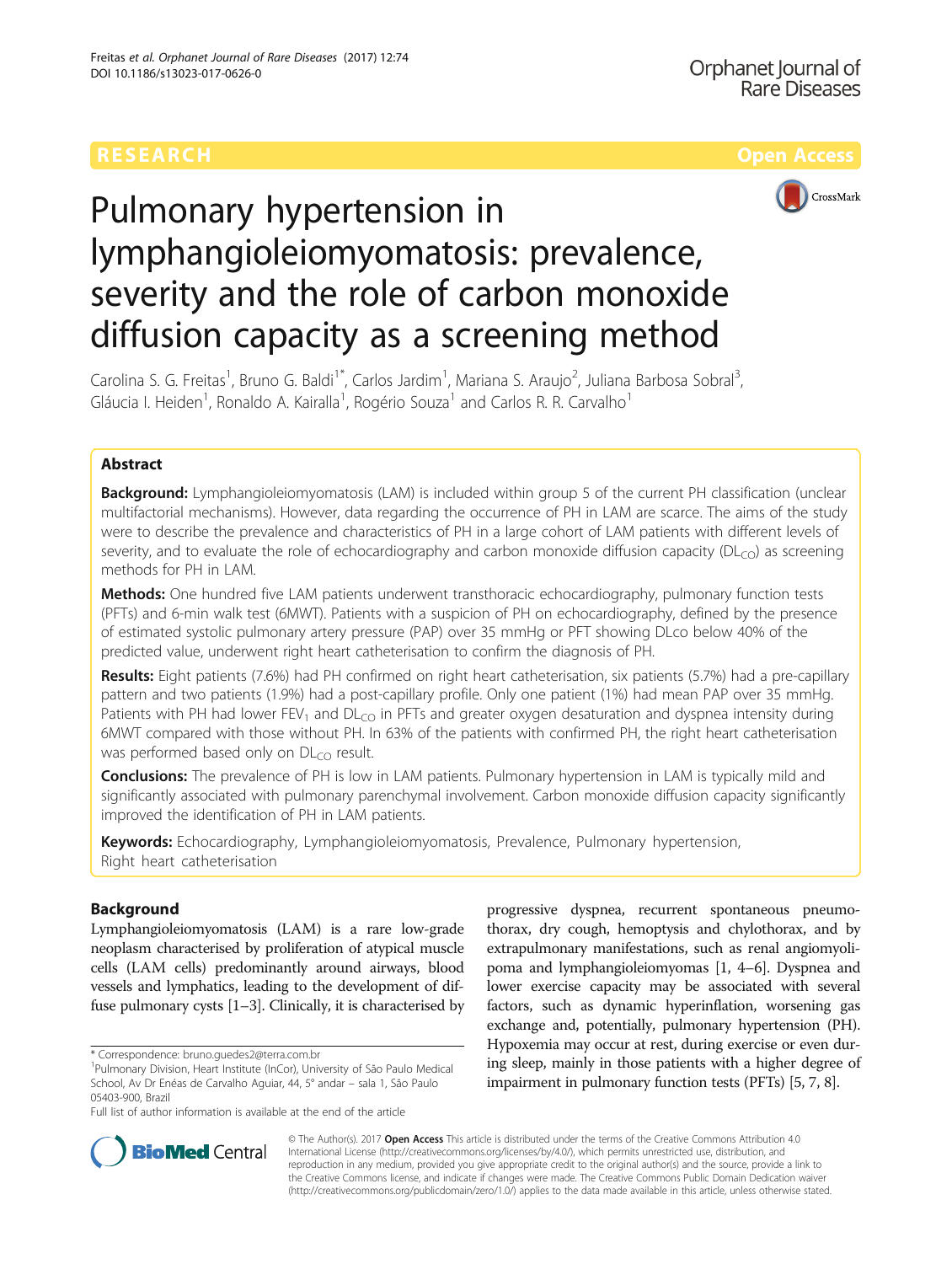Pulmonary hypertension is a known complication of LAM, classified among other diseases with unclear multifactorial mechanisms within group 5 of the current PH classification [\[9\]](#page-5-0). Several pathophysiological processes might be implicated in the development of PH in LAM. Dysregulation of the mammalian target of rapamycin pathway, a major factor associated with the atypical proliferation of LAM cells, could be related to endothelial dysfunction; furthermore, chronic hypoxic vasoconstriction and even pulmonary artery wall infiltration by LAM cells could also contribute to the increase in pulmonary vascular resistance [\[10](#page-5-0)–[13\]](#page-5-0).

Nevertheless, data regarding PH in LAM are still scarce. Previous studies evaluating the association of PH and LAM included only patients with impaired lung function and/or were based solely on echocardiographic evaluation to determine the prevalence of PH. To our knowledge, the prevalence and characterisation of PH in patients with different levels of disease severity, including those with normal lung function, have not been completely determined in LAM. The aims of our study are to describe the prevalence and characteristics of PH, and to evaluate the role of echocardiography and carbon monoxide diffusion capacity  $(DL_{CO})$  in predicting the presence of PH in a large cohort of patients with LAM followed in a national reference centre.

# Methods

# Study design and participants

This was a cross-sectional, single-centre study conducted at a national reference centre in São Paulo, Brazil. All patients with LAM attending the outpatient clinic of the Pulmonary Division of Hospital das Clínicas, University of São Paulo, were evaluated for inclusion in the study. Patients were required to meet the following criteria: definitive diagnosis of LAM according to European Respiratory Society, American Thoracic Society and Brazilian Thoracic Society guidelines, and clinical stability, defined as the absence of exacerbations for a minimum of 6 weeks [\[1, 6](#page-5-0), [14](#page-5-0)]. Patients who underwent lung transplant were not enrolled in the study. The protocol was approved by the local research ethics committee, and all patients provided written informed consent before enrollment (protocol number 759.676). All patients performed PFTs, echocardiogram and six-minute walk test (6MWT) at the baseline evaluation; when indicated, right heart catheterisation was performed within 30 days of the initial visit.

# Measurements

# Pulmonary function tests

All measurements were obtained based on the recommended standards [[15](#page-5-0)–[17](#page-6-0)]. Spirometry was performed using a calibrated pneumotachograph (Medical Graphics Corporation, St, Paul, MN), and lung volumes and  $DL<sub>CO</sub>$  measurements were obtained with a body plethysmograph (Elite Dx, Elite Series; Medical Graphics Corporation). The following variables were obtained: forced vital capacity (FVC), forced expiratory volume in the first second (FEV<sub>1</sub>), total lung capacity (TLC), residual volume (RV) and  $DL<sub>CO</sub>$ . Predicted values were derived from the Brazilian population [\[18](#page-6-0)–[20](#page-6-0)].

#### Transthoracic echocardiography

All patients underwent two-dimensional transthoracic Doppler echocardiography using IE 33 equipment, Philips Medical Systems, Botthel, USA, to evaluate the following variables: tricuspid regurgitation jet velocity, estimated systolic pulmonary artery pressure (PAP), obtained from the tricuspid regurgitation jet velocity and the inferior vena cava collapsibility index; and left ventricular ejection fraction [\[21](#page-6-0), [22](#page-6-0)].

# Six-minute walk test

Patients with LAM performed the 6MWT according to the American Thoracic Society guidelines [[23\]](#page-6-0). Heart rate (HR) and oxygen saturation  $(SpO<sub>2</sub>)$  were measured at rest, every minute, and at the end of exercise. Breathlessness was evaluated using a modified Borg scale before and at the end of exercise.

# Right heart catheterisation

All patients with estimated systolic PAP > 35 mmHg at echocardiography and/or DLco < 40% of the predicted value during the PFT, underwent right heart catheterisation to confirm the diagnosis of PH [[24](#page-6-0)–[27](#page-6-0)].

The measurements from the right heart catheterisation were obtained using a pulmonary artery catheter 7 F inserted through the jugular vein for diagnostic evaluation of potential patients with PH [\[28, 29\]](#page-6-0). The following variables were recorded: cardiac output (CO), mean pulmonary artery pressure (mPAP), pulmonary artery occlusion pressure (PAOP) and pulmonary vascular resistance (PVR). Cardiac output was measured by thermodilution, considering the average of three consecutive measurements with a maximum variation of 10% among them. Pulmonary hypertension was defined by the presence of mean pulmonary artery pressure ≥ 25 mmHg [\[9](#page-5-0)]. Patients with PH were also divided according to the PAOP level into pre-capillary PH (when  $PAOP \le 15$  mmHg) or postcapillary PH (when  $PAOP > 15$  mmHg) [[30, 31\]](#page-6-0).

# Statistical analysis

Continuous variables are reported as the mean  $\pm$  SD for those with normal distribution or median (interquartile range) for those with non-normal distribution, whereas categorical variables are presented as proportions. The prevalence of PH is reported as proportion with 95% confidence interval. Unpaired t-tests or Mann-Whitney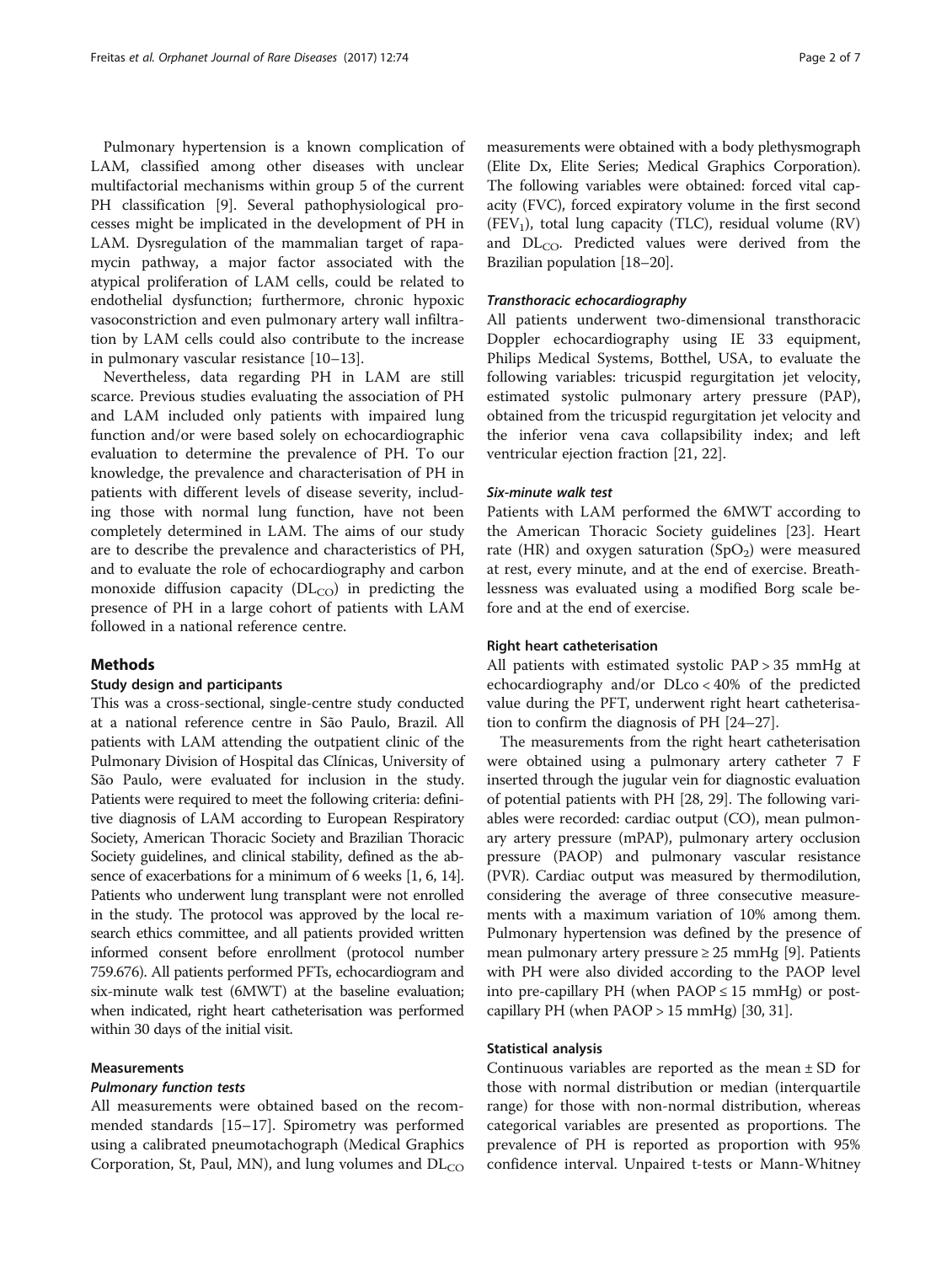U test was used for comparison of continuous variables. Categorical variables were compared using the Chisquared test. Differences were considered significant if  $P < 0.05$ . Data were analysed with SigmaStat version 3.5 (Systat Software, Inc; San Jose, California).

# Results

One hundred six patients with LAM were followed in our outpatient clinic between January 2014 and July 2016; one patient was excluded due to the presence of a large chylothorax, therefore, 105 patients with LAM were enrolled in the study (Fig. 1). Patients had a mean age of  $41 \pm 13$  years and a median time from diagnosis of 5 years (IQR 1 to 9 years). Eighteen patients (17%) had tuberous sclerosis (Table 1).

All patients performed PFTs, 6MWT and echocardiography (Table 1). With respect to the PFTs,  $FEV<sub>1</sub>$  was  $2.08 \pm 0.72$  L (73  $\pm$  24% of predicted value), whereas DL<sub>CO</sub> was  $16.7 \pm 7.1$  mL/min/mmHg  $(68 \pm 28\%)$  of predicted value). Fifty-five patients (52%) presented  $DL_{CO}$  below 75%, whereas 14 patients (13%) had  $DL_{CO}$  below 40%.

The mean distance walked during the 6MWT was  $480 \pm 114$  m  $(82 \pm 19\%)$  of predicted values), whereas the reduction in the  $SpO<sub>2</sub>$  and the minimum  $SpO<sub>2</sub>$  were, respectively,  $7 \pm 5\%$  and  $90 \pm 8\%$ . The median Borg dyspnea score at the end of the 6MWT was 2 (IQR 0 to 5).



Table 1 Clinical, functional and echocardiographic characteristics  $(n = 105)$ 

| Clinical variables                     |                                   |
|----------------------------------------|-----------------------------------|
| Age (years)                            | $41 \pm 13$                       |
| Time from LAM diagnosis (years, IQR)   | $5(1 - 9)$                        |
| Smoker (former or current) (n, %)      | 10 (9.5%)                         |
| BMI > 35 kg.m <sup>-2</sup> (n, %)     | 2(2%)                             |
| Tuberous sclerosis (n, %)              | 18 (17%)                          |
| Renal angiomyolipoma (n, %)            | 48 (45%)                          |
| Dyspnea (n, %)                         | 74 (70%)                          |
| Pneumothorax (n, %)                    | 48 (46%)                          |
| Hemoptysis (n, %)                      | 14 (13%)                          |
| Use of sirolimus (n, %)                | 34 (32%)                          |
| Duration of use of sirolimus (months)  | $27 \pm 18$                       |
| Pulmonary function tests               |                                   |
| $FEV_1$ (L; % predicted)               | $2.08 \pm 0.72$ L; 73 $\pm$ 24%   |
| FVC (L; % predicted)                   | $3.01 \pm 0.73$ L; $86 \pm 19%$   |
| FEV <sub>1</sub> /FVC                  | $0.68 \pm 0.17$                   |
| RV (L; % predicted)                    | $138 \pm 57\%$                    |
| TLC (L; % predicted)                   | $5.08 \pm 1.02$ L; $103 \pm 18\%$ |
| <b>RV/TLC</b>                          | $0.43 \pm 0.15$                   |
| DLco (mL/min/mmHg; % predicted)        | $16.7 \pm 7.1$ ; 68 $\pm$ 28%     |
| Six-minute walk test                   |                                   |
| Distance (m; % predicted)              | $480 \pm 114$ m; $82 \pm 19%$     |
| Minimum $SpO2(%)$                      | $90 \pm 8$                        |
| Change in $SpO2$ (%)                   | 7±5                               |
| Peak HR, beats/min                     | $115 \pm 19$                      |
| Final Borg dyspnea score (IQR)         | $2(0 - 5)$                        |
| Final Borg leg discomfort score (IQR)  | $1(0 - 3)$                        |
| Transthoracic echocardiography         |                                   |
| Estimated systolic PAP (mmHg)          | $27 \pm 6$                        |
| Left ventricular ejection fraction (%) | $67 \pm 2$                        |

Values are the mean  $\pm$  SD, median (interquartile range) or percentage Definition of abbreviations: BMI body mass index,  $DL_{CO}$  lung diffusing capacity for carbon monoxide,  $FEV<sub>1</sub>$  forced expiratory volume in the first second, FVC forced vital capacity, HR heart rate, LAM lymphangioleiomyomatosis, PAP pulmonary arterial pressure, RV residual volume,  $SpO<sub>2</sub>$  oxygen saturation, TLC total lung capacity

Based on echocardiography results, estimated systolic PAP was  $27 \pm 6$  mmHg and left ventricular ejection fraction was  $67 \pm 2\%$ . Six (5.7%) patients had estimated systolic PAP over 35 mmHg.

Of the 105 patients included, 16 patients underwent right heart catheterisation based on DLco and/or echocardiography: two patients had only estimated systolic PAP over 35 mmHg, 11 patients had only  $DL_{CO}$  below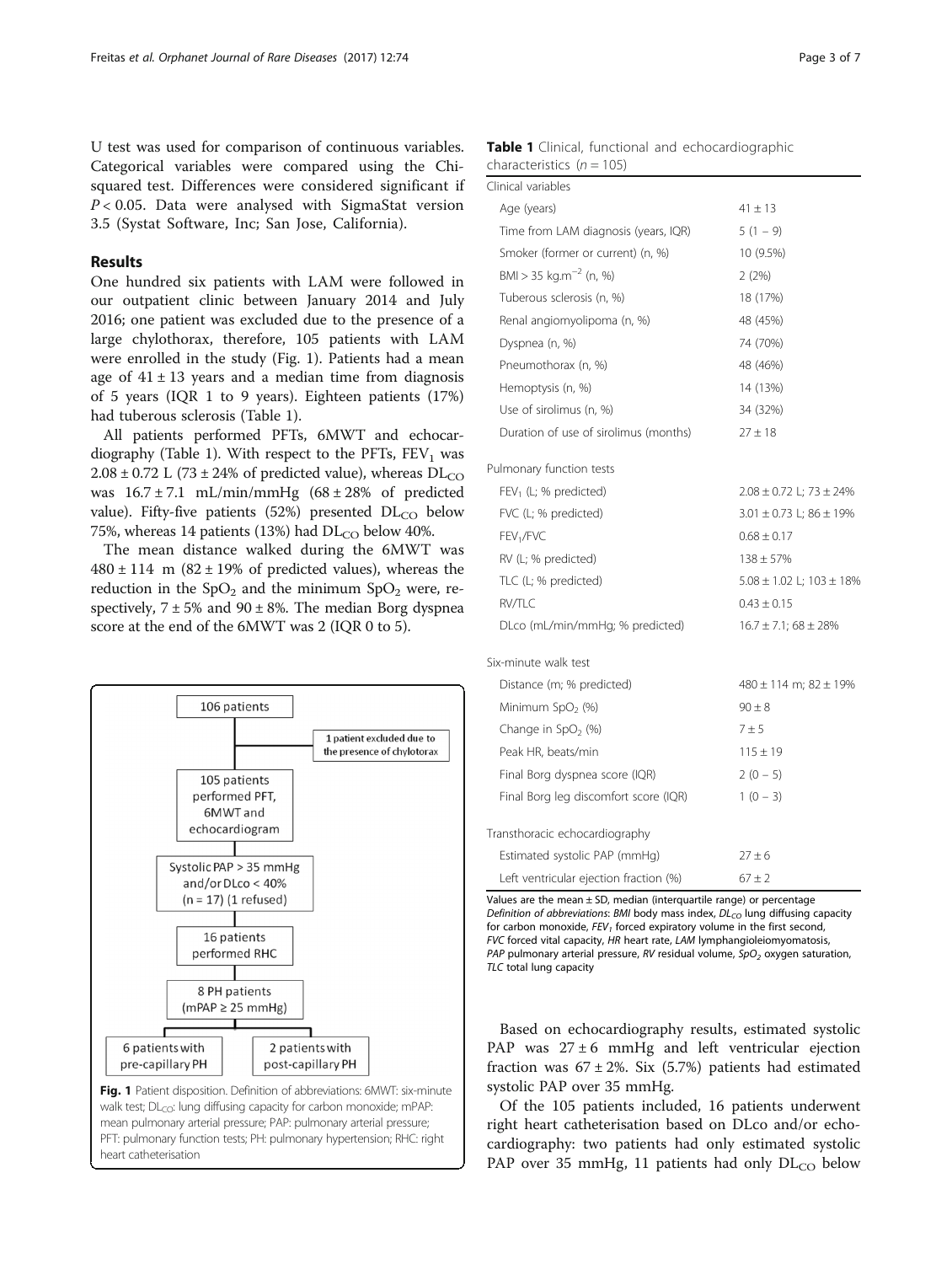40%, and three patients presented both abnormalities. One patient with elevated systolic PAP refused to undergo the procedure. Eight patients (7.6%; 95% CI: 4–14%) had PH confirmed during the right heart catheterisation; six patients (5.7%; 95% CI 2.6–11.9%) presented a precapillary pattern and 2 patients (1.9%; 95% CI 0.5 - 6.7%) with a post-capillary profile. Nonetheless, only one patient (1%; 95% CI 0.2–5.2%) had a mean PAP over 35 mmHg, with a post-capillary pattern. In five patients (63%) with confirmed PH, the right heart catheterisation was performed based only on  $DL<sub>CO</sub>$  results.

# Comparison between PH and non-PH groups

When comparing patients with and without PH, there was no significant difference in terms of age and time from diagnosis. Patients with PH had a higher frequency of use of sirolimus, worse functional impairment, characterised by lower  $FEV_1$  and  $DL_{CO}$ , and diminished exercise performance, greater oxygen desaturation and higher dyspnea intensity during 6MWT, compared with the non-PH group (Table 2 and Fig. [2\)](#page-4-0).

Table 2 Clinical, functional and echocardiographic variables, and data obtained from right heart catheterisation: comparison between PH and non-PH groups

| Clinical, functional and<br>echocardiographic<br>variables | $PH (n = 8)$  | Non-PH $(n = 97)$ | P       |
|------------------------------------------------------------|---------------|-------------------|---------|
| Age (years)                                                | $44 \pm 6$    | $41 \pm 13$       | 0.60    |
| Time from LAM diagnosis<br>(years, IQR)                    | $2(1.5-11.5)$ | $5(1-9)$          | 0.75    |
| Use of sirolimus (n, %)                                    | 7 (87%)       | 27 (28%)          | 0.002   |
| Duration of use of sirolimus<br>(months)                   | $23 + 7$      | $28 \pm 20$       | 0.57    |
| $FEV1$ (% predicted)                                       | $33 \pm 18$   | $76 \pm 21$       | < 0.001 |
| $DLCO$ (% predicted)                                       | $24 \pm 14$   | $72 \pm 26$       | < 0.001 |
| 6MWD (m)                                                   | $371 \pm 113$ | $488 \pm 110$     | 0.01    |
| Minimum SpO <sub>2</sub>                                   | $82 + 6$      | $91 \pm 8$        | 0.01    |
| Final Borg dyspnea score                                   | $5(5-7)$      | $2(0-5)$          | 0.048   |
| Estimated systolic PAP                                     | $38 \pm 7$    | $26 \pm 5$        | < 0.001 |
| Right heart catheterisation                                | PH $(n = 8)$  | Non-PH $(n=8)$    |         |
| mPAP (mmHg)                                                | $29 \pm 5$    | $21 \pm 2$        | < 0.001 |
| PAOP (mmHg)                                                | $14 \pm 4$    | $10 \pm 5$        | 0.11    |
| CO (L/min)                                                 | $4.8 \pm 1.2$ | $5.0 \pm 0.6$     | 0.70    |
| PVR (IU)                                                   | $3.4 \pm 1.2$ | $2.3 \pm 0.8$     | 0.06    |

Values are the mean  $\pm$  SD or median (interquartile range)

Definition of abbreviations: 6MWD six-minute walk distance, CO cardiac output,  $DL_{CO}$  lung diffusing capacity for carbon monoxide, FEV<sub>1</sub> forced expiratory volume in the first second, LAM lymphangioleiomyomatosis, mPAP mean pulmonary arterial pressure, PH pulmonary hypertension, PAOP pulmonary artery occlusion pressure, PAP pulmonary arterial pressure, PVR pulmonary vascular resistance,  $SpO<sub>2</sub>$  oxygen saturation

We also compared data obtained from right heart catheterisation between PH and non-PH groups (Table 2); as expected, mPAP was higher in the PH group but with similar levels of CO.

# **Discussion**

To our knowledge, this is the first study that has evaluated the prevalence of PH in patients with LAM with different severity levels, including patients with normal PFTs, comparing the clinical, functional and echocardiographic characteristics, and variables obtained from right heart catheterisation between those with and without PH. The main findings of this study include the following: 1) The prevalence of PH was low in patients with LAM; 2) PH is of mild severity in LAM and may be preor post-capillary; 3) PH was associated with greater impairment of pulmonary function, which suggests that the elevation in PAP is likely associated with the degree of pulmonary parenchymal involvement; 4) Patients with PH had lower exercise performance and greater dyspnea intensity and desaturation during 6MWT; and 5) Reduced  $DL<sub>CO</sub>$  added sensitivity in predicting PH in LAM.

Cottin et al. described the findings of 20 patients with LAM and with pre-capillary PH. However, this previous study was not designed to define the prevalence of PH in LAM, because echocardiography was performed at the discretion of the physicians and the routine was to perform it in those patients with impaired lung function. In addition, as  $DL_{CO}$  was not used as an associated tool for screening of PH, the number of patients with confirmed PH may have been underestimated. We performed echocardiography even in patients with normal PFTs, which resulted in a more precise prevalence of PH. Our study, by prospectively evaluating a large cohort of LAM patients, determined a prevalence of pre-capillary PH of 5.7%. It is noteworthy that no patients with pre-capillary PH presented with mean PAP > 35 mmHg, a threshold suggesting PH to be important in the setting of lung diseases. Patients with PH presented with worse pulmonary function and exercise capacity despite preserved CO [[11](#page-5-0)].

Taveira-DaSilva et al. evaluated 95 patients with echocardiography and identified elevation of systolic PAP at rest in less than 10% of patients with LAM, with only mild increase in PAP. The results obtained in this previous study suggested hypoxemia as an important mechanism for the increase in pulmonary vascular resistance in LAM. However, the authors did not perform invasive hemodynamic evaluation to confirm the presence of PH and there was a failure to estimate PAP on echocardiography in approximately 20% of the patients [[10\]](#page-5-0). Our study reinforced that the use of echocardiography as the single tool for the screening of PH in LAM might be of limited sensitivity, underestimating the prevalence of PH, due to the lack of an adequate chest window in a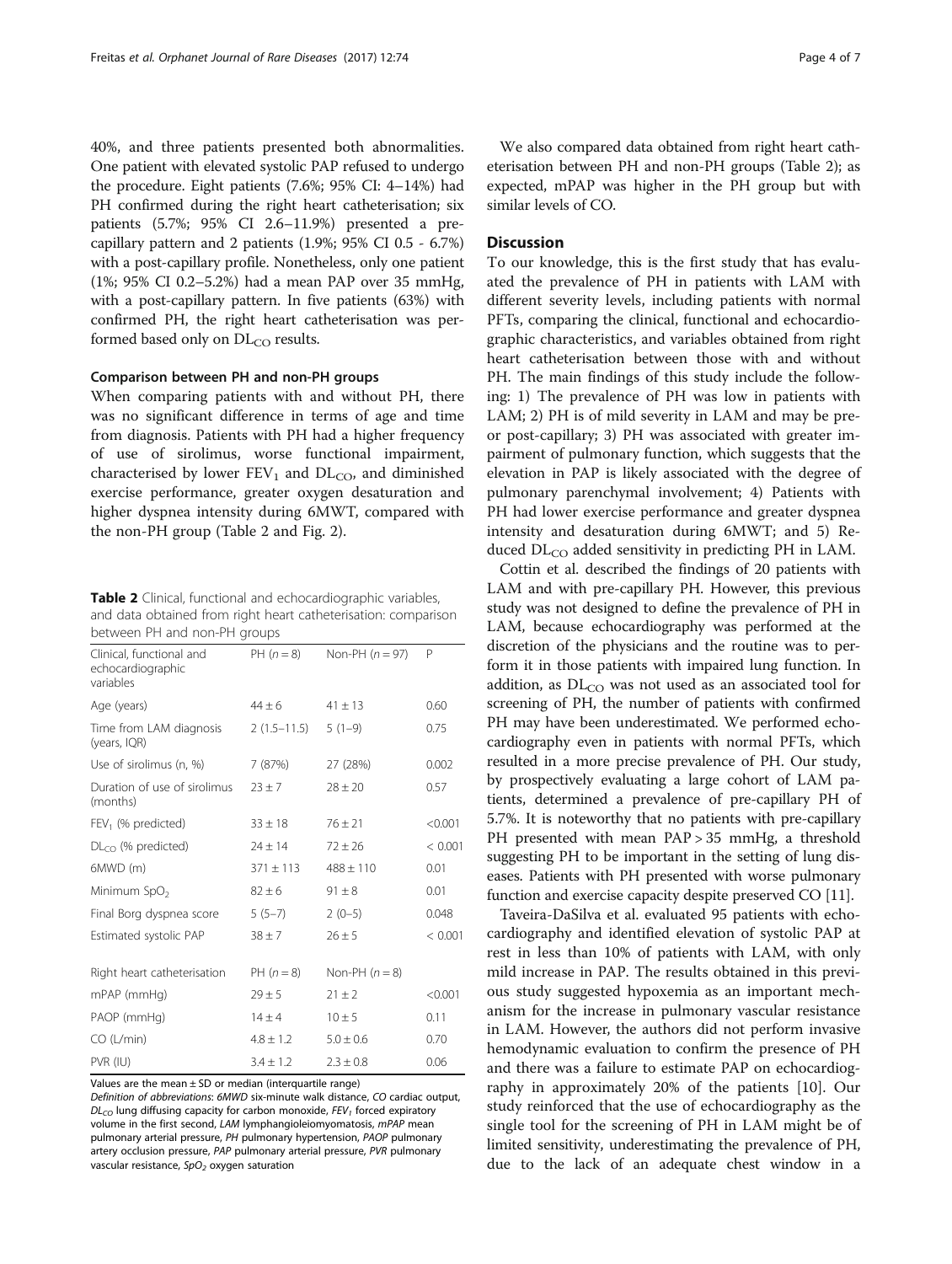<span id="page-4-0"></span>

significant proportion of patients, potentially as a consequence of lung hyperinflation. Therefore, we decided to include  $DL_{CO}$  as a secondary screening tool to determine the need for invasive hemodynamic evaluation in order to increase the sensitivity of screening. Most patients with confirmed PH during right heart catheterisation were referred to the test only because of the  $DL_{CO}$  levels (five out of eight patients, 63%), raising the question about the appropriateness of echocardiography as the main screening tool in patients with parenchymal lung diseases, as suggested in the current guidelines [\[32\]](#page-6-0).

As there are only few studies of PH in LAM, we chose the methods of screening of PH in our study based on data obtained in studies that evaluated PH in other diseases, such as chronic obstructive pulmonary disease, idiopathic pulmonary fibrosis (IPF), systemic sclerosis, sickle cell disease and schistosomiasis. Echocardiography is a widespread screening method for PH, established in many clinical scenarios, and the presence of estimated systolic PAP > 35 mmHg at echocardiography has mostly acceptable sensitivity for the indication of right heart catheterisation [[21, 22, 33](#page-6-0)–[35\]](#page-6-0). In addition, other studies have shown that low  $DL_{CO}$  may predict the presence of PH [[26](#page-6-0)–[28](#page-6-0)]. In patients with IPF the presence of low  $DL<sub>CO</sub>$  added sensitivity to the echocardiographic findings in the screening for PH and is associated with a higher risk of PH [\[25](#page-6-0)–[27](#page-6-0)]. Nathan et al. showed that  $DL_{CO}$ below 40% of the predicted value had high sensitivity to predict the diagnosis of PH [\[25](#page-6-0)]. Raghu et al. recently showed that patients with IPF and PH had lower  $DL_{CO}$  than those without PH (39% vs. 44%, respectively,  $P = 0.002$  [\[27\]](#page-6-0). In the DETECT study, 466 patients with systemic sclerosis underwent right heart catheterisation to confirm the diagnosis of PH and those with PH had lower  $DL_{CO}$  than those without PH [\[24\]](#page-6-0). Therefore,

based on our findings and in previous studies, we considered that  $DL_{CO}$  could be added as a reasonable screening method of PH in patients with parenchymal lung diseases.

In patients with systemic sclerosis, the presence of mild elevations in mPAP is associated with a higher risk of future development of PH [[36](#page-6-0)]; however, the significance of such finding in other clinical scenarios is still unknown. The non-PH group in our study presented mPAP of  $21 \pm 2$  mmHg; close follow-up of our patients that presented this haemodynamic profile will determine the relevance of this finding in predicting the development of PH in LAM patients.

Previous reports of LAM cells involving pulmonary vessels and vascular remodeling could suggest a direct pulmonary vascular involvement as the cause of PH in LAM [\[11, 12](#page-5-0)]. However, these previous findings were observed mostly in patients with severe parenchymal lung disease, and our study also showed that PH was associated with a degree of parenchymal involvement in LAM, as in other lung diseases, which explains the higher prevalence of use of sirolimus in those with PH. This suggests that PH associated with LAM should be considered among the other parenchymal lung diseases, as part of the group 3 of the current PH classification, instead of its current position in group 5, which comprises PH-associated diseases with unclear multifactorial mechanisms [\[9](#page-5-0)].

Despite our important findings, this study has limitations that should be acknowledged. Although this was a single-reference-centre study, it included all patients followed in our centre, which is a national reference centre receiving patients from all over the country. Therefore, it is reasonable to generalise the results of our study for all patients with LAM in Brazil. Another limitation is the use of echocardiographic and pulmonary function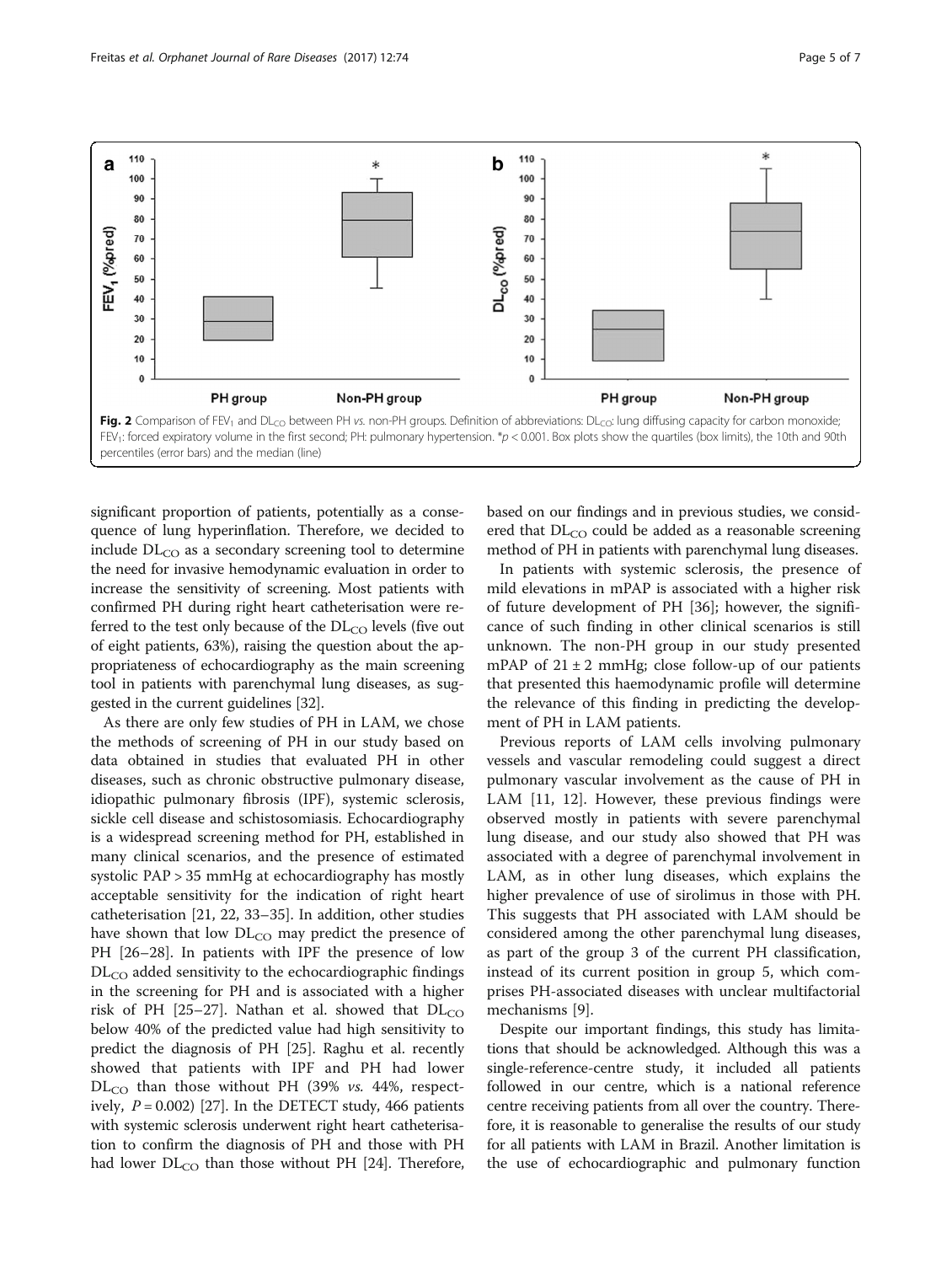<span id="page-5-0"></span>criteria based on other diseases, such as IPF and scleroderma; however, this was the only way to question the sensitivity of echocardiography as a single screening method without submitting all patients to right heart catheterisation, which would not be acceptable or ethical in this setting. In this context, although our strategy of combining  $DL_{CO}$  below 40% of the predicted value and an echocardiographic criteria as screening tools has added sensitivity in predicting PH in LAM, we cannot completely exclude the presence of mild PH in those with  $DL<sub>CO</sub>$  equal or greater than 40% of the predicted value, since right heart catheterisation was not performed in all patients.

# Conclusions

Our study demonstrated that the prevalence of PH in a large cohort of LAM patients with different levels of severity is low and with mild hemodynamic impairment. Furthermore, PH was associated with more pronounced pulmonary function impairment, suggesting that LAM associated PH should be better considered among the other parenchymal lung diseases associated with the development of PH, which compose group 3 of the current classification of PH. In addition,  $DL_{CO}$  significantly improved the identification of PH in LAM patients.

#### Abbreviations

6MWD: Six-minute walk distance; 6MWT: Six-minute walk test; BMI: Body mass index; CO: Cardiac output; DL<sub>CO</sub>: Carbon monoxide diffusion capacity; FEV<sub>1</sub>: Forced expiratory volume in the first second; FVC: Forced vital capacity; HR: Heart rate; LAM: Lymphangioleiomyomatosis; mPAP: Mean pulmonary artery pressure; PAOP: Pulmonary artery occlusion pressure; PAP: Pulmonary artery pressure; PFT: Pulmonary function test; PH: Pulmonary hypertension; PVR: Pulmonary vascular resistance; RHC: Right heart catheterisation; RV: Residual volume; SpO<sub>2</sub>: Oxygen saturation; TLC: Total lung capacity

#### Acknowledgments

Not applicable.

# Funding

No financial support for this study.

#### Availability of data and materials

All available data have been included in this manuscript.

#### Authors' contributions

CSGF contributed to the study design, data collection, data analysis, writing and review of the manuscript. BGB contributed to the study design, data analysis, writing and final manuscript review. CJ contributed to the data analysis and review of the manuscript. MSA contributed to the data analysis and writing. JBS contributed to the study with data collection, performing echocardiography and writing. GIH contributed to the data collection, writing and review of the manuscript. RAK contributed to the study design and writing. RS contributed to the study design, writing and final manuscript review. CRRC contributed to the study design, data analysis, writing and final manuscript review. All authors read and approved the final manuscript.

### Competing interests

The authors declare that they have no competing interests.

#### Consent for publication

Not applicable.

# Ethics approval and consent to participate

This study was approved by the local research ethics committee (University of Sao Paulo Medical School) and conducted according to the Declaration of Helsinki Principle. All patients provided written informed consent before enrollment (protocol number 759.676).

# Publisher's Note

Springer Nature remains neutral with regard to jurisdictional claims in published maps and institutional affiliations.

#### Author details

<sup>1</sup>Pulmonary Division, Heart Institute (InCor), University of São Paulo Medical School, Av Dr Enéas de Carvalho Aguiar, 44, 5° andar – sala 1, São Paulo 05403-900, Brazil. <sup>2</sup>Pulmonology Department, Federal University of Paraná Curitiba, Brazil. <sup>3</sup>Echocardiography Laboratory, Radiology Institute (InRad) University of São Paulo Medical School, São Paulo, Brazil.

# Received: 1 February 2017 Accepted: 5 April 2017 Published online: 20 April 2017

#### References

- 1. Johnson SR, Cordier JF, Lazor R, Review Panel of the FRS LAM task Force, et al. European Respiratory Society guidelines for the diagnosis and management of lymphangioleiomyomatosis. Eur Respir J. 2010;35:14–26.
- 2. McCormack FX, Travis WD, Colby TV, et al. Lymphangioleiomyomatosis: calling it what it is: a low-grade, destructive, metastasizing neoplasm. Am J Respir Crit Care Med. 2012;186:1210–2.
- 3. Travis WD, Brambilla E, Nicholson AG, WHO Panel, et al. The 2015 World Health Organization Classification of Lung Tumors: Impact of Genetic, Clinical and Radiologic Advances Since the 2004 Classification. J Thorac Oncol. 2015;10:1243–60.
- 4. Ryu JH, Moss J, Beck GJ, NHLBI LAM Registry Group, et al. The NHLBI lymphangioleiomyomatosis registry: characteristics of 230 patients at enrollment. Am J Respir Crit Care Med. 2006;173:105–11.
- 5. Baldi BG, Freitas CS, Araujo MS, et al. Clinical course and characterization of lymphangioleiomyomatosis in a Brazilian reference centre. Sarc Vasc Diffuse Lung Dis. 2014;31:129–35.
- 6. McCormack FX, Gupta N, Finlay GR, ATS/JRS Committee on Lymphangioleiomyomatosis, et al. Official American Thoracic Society/Japanese Respiratory Society Clinical Practice Guidelines: Lymphangioleiomyomatosis Diagnosis and Management. Am J Respir Crit Care Med. 2016;194:748–61.
- 7. Baldi BG, Albuquerque AL, Pimenta SP, et al. Exercise performance and dynamic hyperinflation in lymphangioleiomyomatosis. Am J Respir Crit Care Med. 2012;186:341–8.
- 8. Medeiros Jr P, Lorenzi-Filho G, Pimenta SP, et al. Sleep desaturation and its relationship to lung function, exercise and quality of life in LAM. Respir Med. 2012;106:420–8.
- 9. Simonneau G, Gatzoulis MA, Adatia I, et al. Updated clinical classification of pulmonary hypertension. J Am Coll Cardiol. 2013;62(25 Suppl):D34–41.
- 10. Taveira-DaSilva AM, Hathaway OM, Sachdev V, et al. Pulmonary artery pressure in lymphangioleiomyomatosis: an echocardiographic study. Chest. 2007;132:1573–8.
- 11. Cottin V, Harari S, Humbert M, Groupe d'Etudes et de Recherche sur les Maladies "Orphelines" Pulmonaires (GERM"O"P), et al. Pulmonary hypertension in lymphangioleiomyomatosis: characteristics in 20 patients. Eur Respir J. 2012;40:630–40.
- 12. Baldi BG, Pimenta SP, Kawassaki Ade M, et al. Pulmonary arterial involvement leading to alveolar hemorrhage in lymphangioleiomyomatosis. Clinics (Sao Paulo). 2011;66:1301–3.
- 13. Krymskaya VP, Snow J, Cesarone G, et al. mTOR is required for pulmonary arterial vascular smooth muscle cell proliferation under chronic hypoxia. FASEB J. 2011;25:1922–33.
- 14. Baldi BG, Pereira CA, Rubin AS, et al. Highlights of the Brazilian Thoracic Association guidelines for interstitial lung diseases. J Bras Pneumol. 2012;38:282–91.
- 15. Miller MR, Hankinson J, Brusasco V, ATS/ERS Task Force, et al. Standardisation of spirometry. Eur Respir J. 2005;26:319–38.
- 16. Wanger J, Clausen JL, Coates A, et al. Standardisation of the measurement of lung volumes. Eur Respir J. 2005;26:511–22.